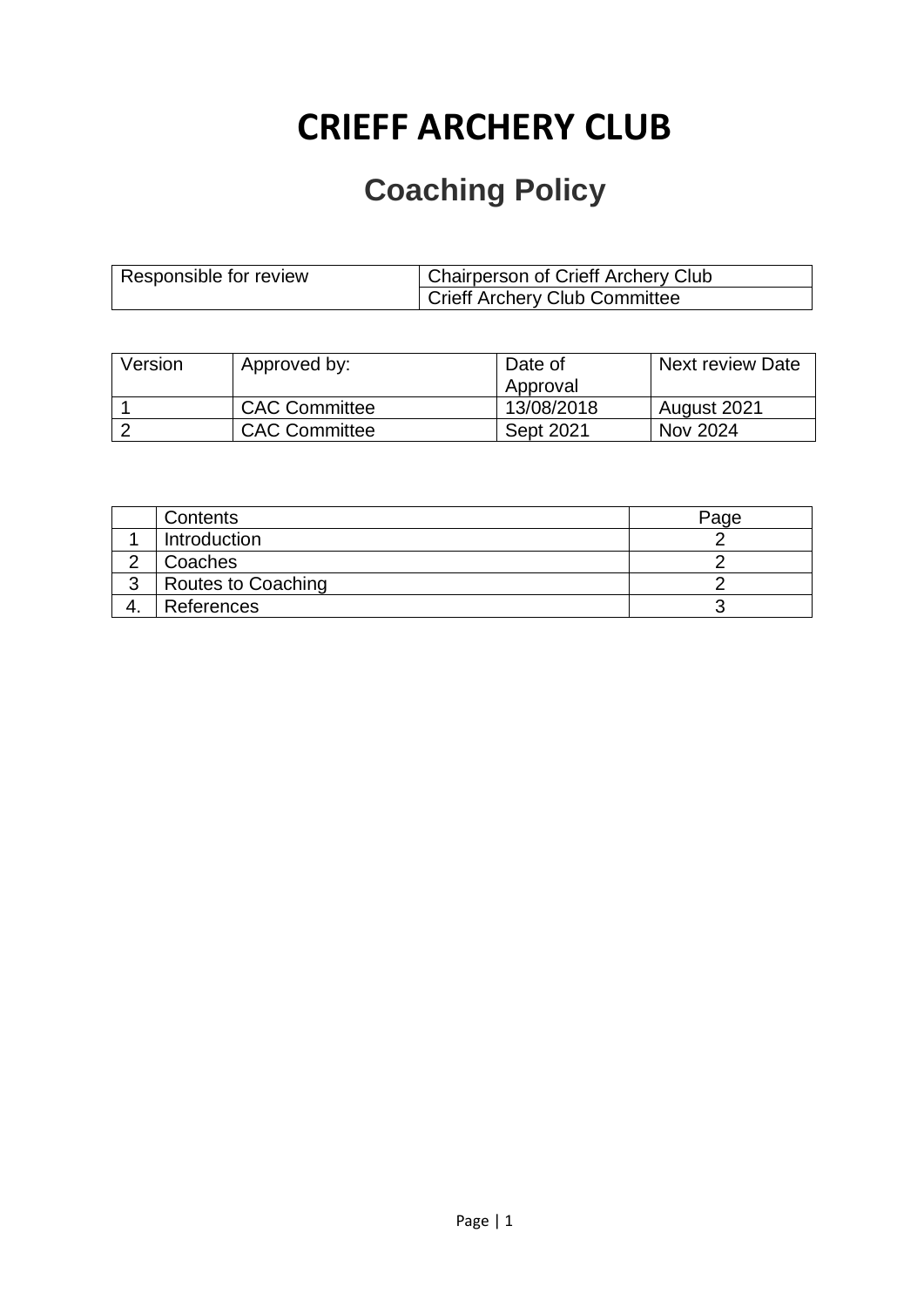### **Crieff Archery Club Coaching Policy**

#### 1. Introduction

Crieff Archery Club's policy is to provide fully-inclusive coaching to all members and prospective members, from beginner, through to novice and then onto an "archer".

The provision of coaching will be delivered or overseen by Archery GB qualified and licenced coaches from within the Club, supported by other volunteer club members.

Crieff Archery Club operates within the requirements and guidelines from our governing bodies Scottish Archery Association and Archery GB.

#### 2. Coaches

A strong and dedicated coaching team is pivotal to the ongoing success of Crieff Archery Club. As a club, we depend on having members, and these members require coaching in order to learn, and improve their archery practice as well as make the sport more enjoyable through participation and competition.

The coaches should be motivated to develop the skills of others whilst continuing to maintain their own.

Crieff Archery Club provides financial support to the existing coaches and will also extend this to other member archers wishing to participate in coaching courses.

The club's licenced coaches have attended Scottish Archery Association Coaching courses and have also been vetted via the "Protection of Vulnerable Groups (PVG) Scheme Disclosure Scotland" process.

Other volunteer club members have also been vetted via the PVG process.

#### 3. Routes for Coaching

#### Come and Try Events

Upon request, and where there are sufficient coaches and volunteers available, Crieff Archery Club will organise Come and Try events. These help the club to introduce archery to the wider community and to those who wish to try archery first before signing up to a beginner's course.

#### Beginners Courses

Crieff Archery Club run beginner's course's on average twice per year, and where numbers on the waiting list allow. Coaching will be provided on a 1 : 1 ratio. The successful completion of a beginner's course is a pre-requisite of joining the club. All equipment is provided by the club and this can continue to be used free of charge by the archer following successful completion of the beginners course should they decide to join the club.

The club has a beginners booklet which provides information to all those who wish to undertake a beginners course and provides a good reminder of the information you will receive during the beginners sessions [\(http://www.crieffarcheryclub.org.uk/images/Website\\_ebooklet\\_October\\_2017.pdf\)](http://www.crieffarcheryclub.org.uk/images/Website_ebooklet_October_2017.pdf)